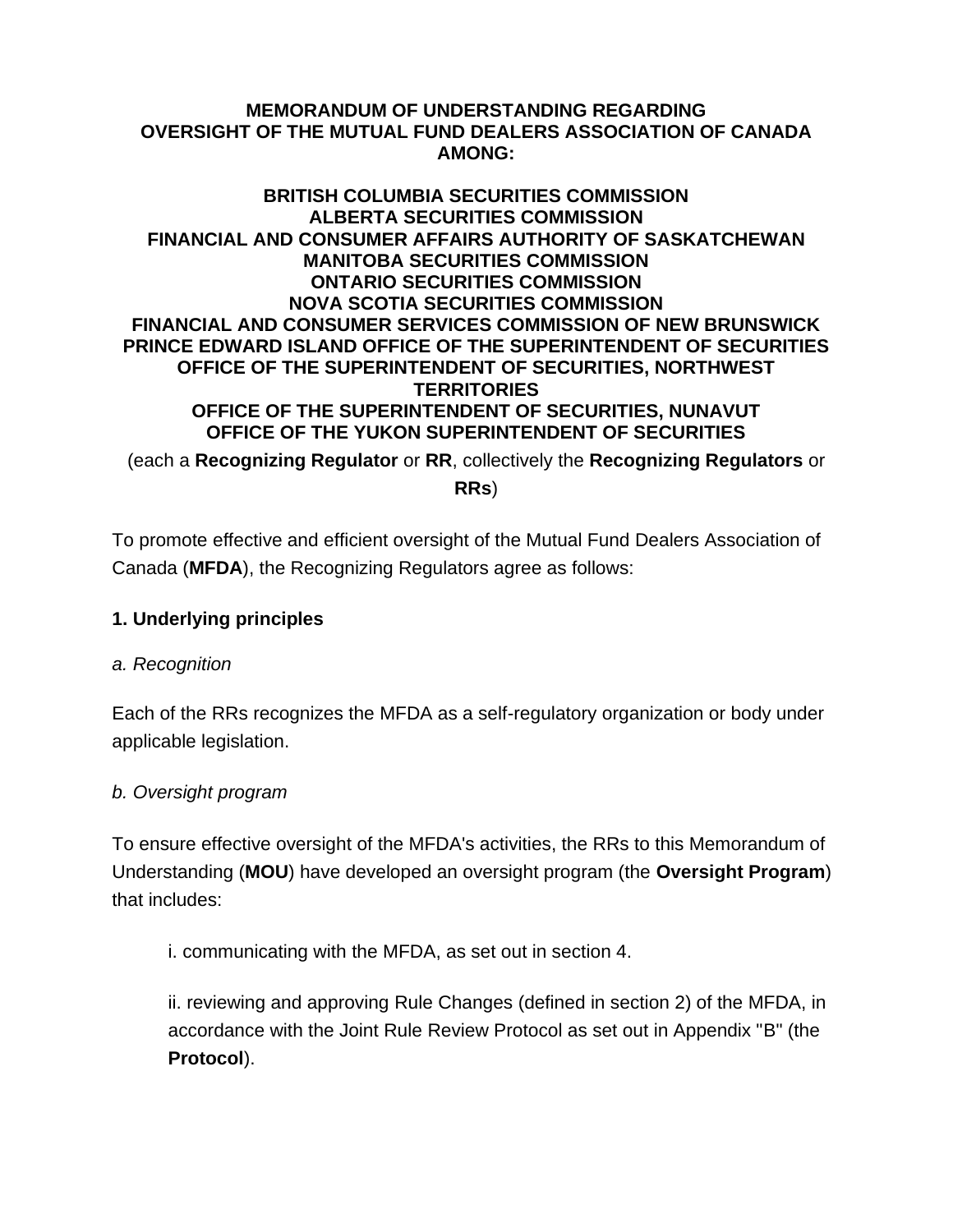iii. reviewing the MFDA's activities as set out in section 6.

The purpose of the Oversight Program is to ensure that the MFDA meets its public interest mandate, specifically, by complying with the terms and conditions of recognition and applicable securities legislation.

# *c. Previous Memorandum of Understanding*

This MOU amends, restates and replaces the Memorandum of Understanding dated August 8, 2013 among the RRs concerning the oversight of the MFDA.

# **2. Definitions**

"Approved Person" has the same meaning as that under the Rules.

"Board" has the same meaning as that under the Rules.

"Member" has the same meaning as that under the Rules.

"Principal Regulator" or "PR" means the RR designated as such from time to time by consensus of the RRs.

"Rules" means the by-laws, rules, regulations, policies, forms and other similar instruments of the MFDA, and a "Rule" means any one of these.

"Rule Change" means a new Rule, or an amendment, a revocation or a suspension of an existing Rule.

# **3. General provisions**

### *a. Oversight Committee*

An oversight committee (the **Oversight Committee**) has been established to act as a forum to discuss issues, concerns and proposals related to the oversight of the MFDA.

The Oversight Committee includes representatives from each of the RRs.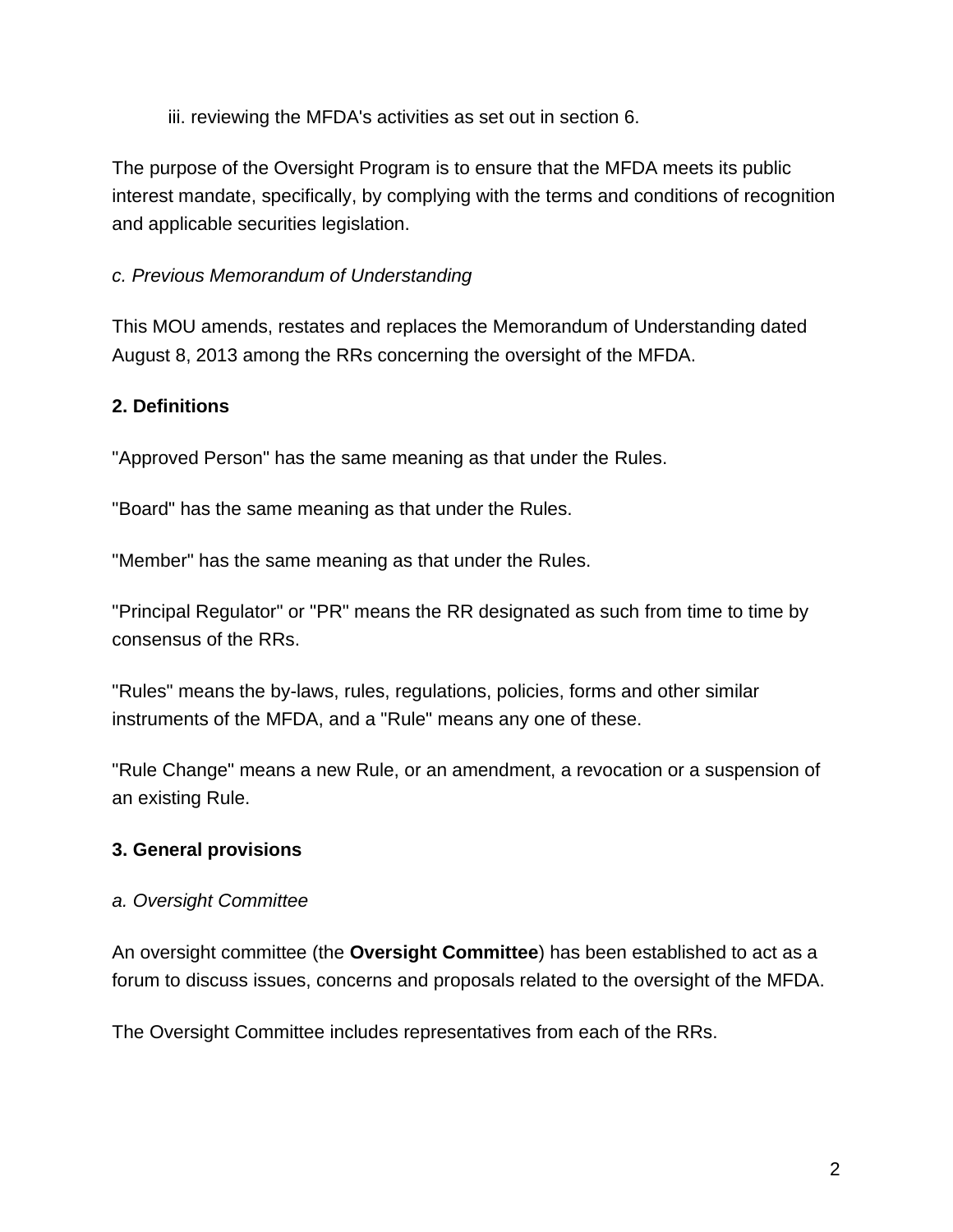The Oversight Committee provides an annual written report to the Canadian Securities Administrators (the **CSA**) Chairs that will include a summary of all oversight activities carried out during the previous period.

# *b. Status meetings*

The PR will organize quarterly conference calls and annual in-person meetings:

i. of the Oversight Committee to discuss matters relating to the oversight of the MFDA and other matters that are of interest to the RRs and the MFDA, and

ii. between the Oversight Committee and MFDA staff.

The PR will record minutes of these meetings and calls.

### **4. Communication with the MFDA**

RRs will strive to communicate with the MFDA through the PR.

#### **5. Review and approval or non-objection to MFDA Rules**

The RRs have entered into the Protocol to establish uniform procedures relating to the review and approval of or non-objection to Rule Changes proposed by the MFDA.

### **6. Oversight reviews**

The RRs will carry out reviews of MFDA offices when necessary for the purposes of assessing compliance with the terms and conditions of recognition.

The RRs agree to carry out coordinated reviews using a national assessment tool and the coordinated oversight review process described in Appendix "A".

Those RRs who participate in an oversight review (**Reviewing Regulators**) will follow the steps and target completion dates outlined in the work plan established in the oversight review process, including fact checking and other communications with the MFDA.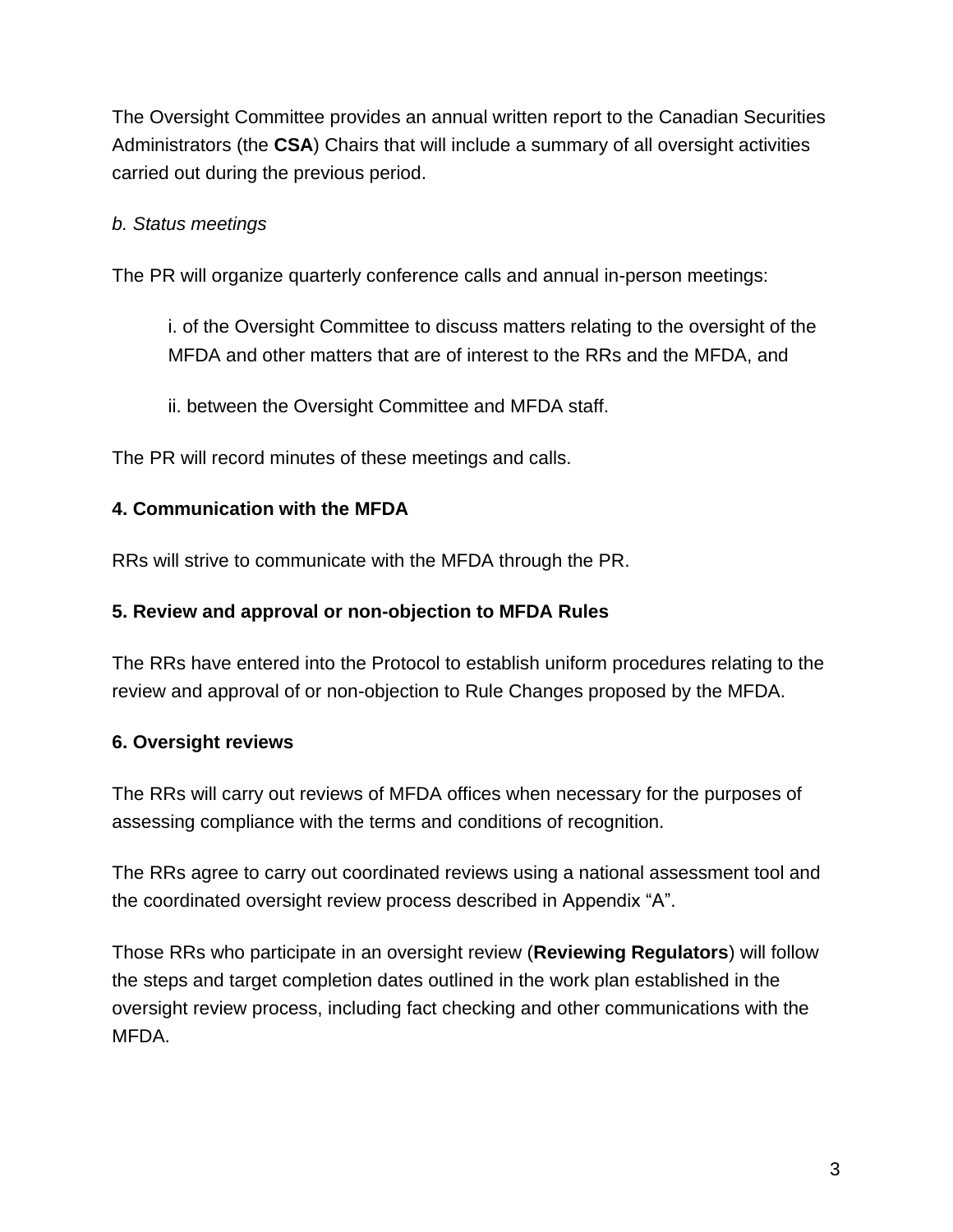# **7. Disagreement between Recognizing Regulators**

The process for approval of Rule Changes, including resolving disagreements about Rule Changes, is set out in the Protocol.

All other disagreements that cannot be resolved through discussions among staff of the RRs will be resolved as follows:

i. Within 10 business days of becoming aware of the disagreement, staff of the PR will use their best efforts to arrange for senior staff of the RRs to discuss the issues and attempt to reach a consensus.

ii. If, after discussions, senior staff of the RRs are unable to reach a consensus, staff of the PR will, as soon as practicable, elevate the disagreement to the CSA's Policy Coordination Committee for policy matters, the Executive Directors' Committee for operational matters, or such other process as agreed to by staff of the RRs.

### **8. Protocol**

The appendices are integral parts of this MOU.

### **9. Amendments to and withdrawal from this MOU**

The RRs may amend this MOU from time to time. The duly authorized representative of each RR must approve any amendment to this MOU and such amendment must be in writing.

An RR may withdraw from this MOU with at least 90 days written notice to each other RR.

#### **10. Effective date**

This MOU comes into effect on April 1, 2021.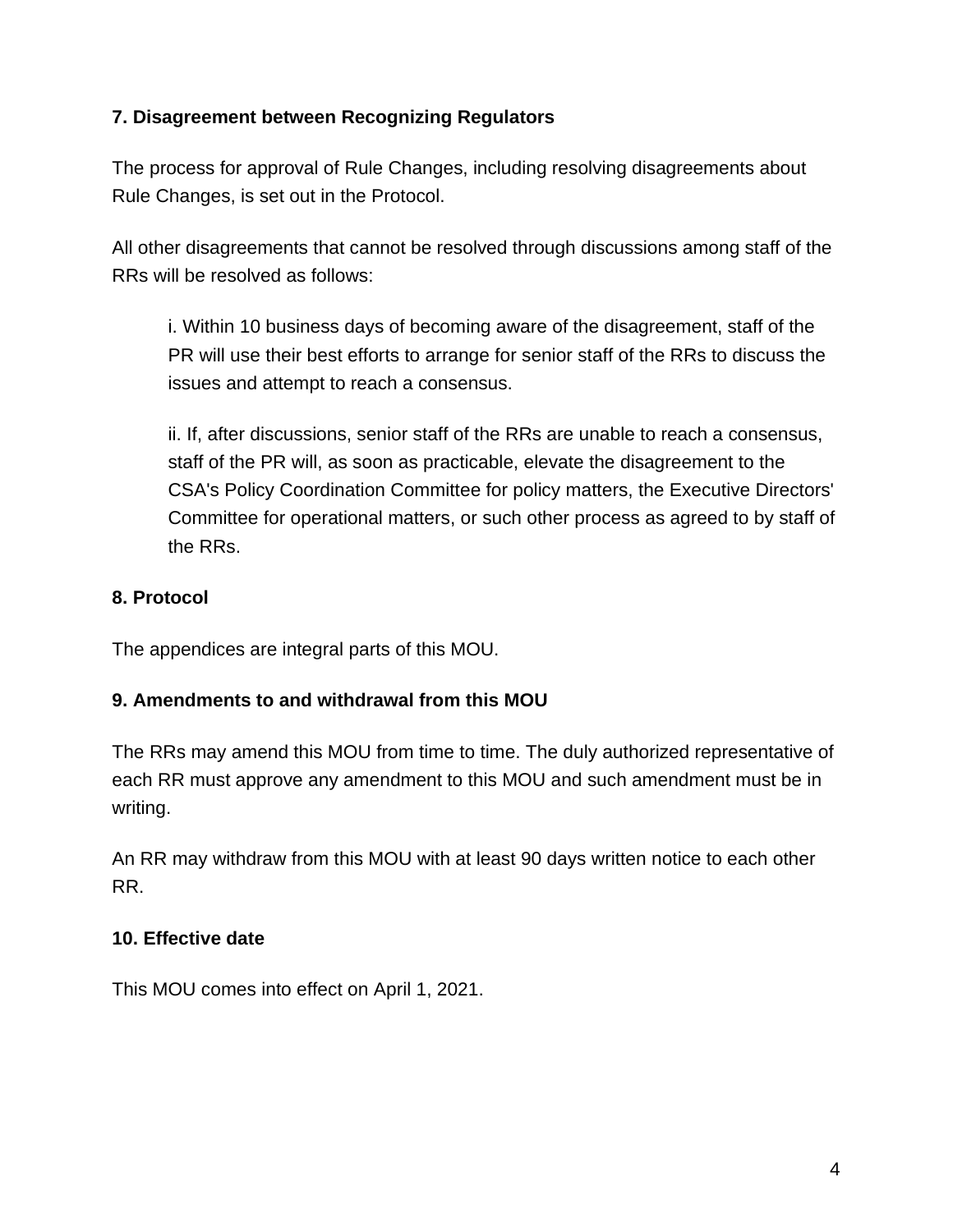| <b>BRITISH COLUMBIA SECURITIES</b><br><b>COMMISSION</b>                      | <b>ALBERTA SECURITIES COMMISSION</b>                                             |
|------------------------------------------------------------------------------|----------------------------------------------------------------------------------|
|                                                                              |                                                                                  |
|                                                                              |                                                                                  |
| <b>FINANCIAL AND CONSUMER AFFAIRS</b><br><b>AUTHORITY OF SASKATCHEWAN</b>    | <b>MANITOBA SECURITIES COMMISSION</b>                                            |
|                                                                              |                                                                                  |
|                                                                              |                                                                                  |
| <b>ONTARIO SECURITIES COMMISSION</b>                                         | <b>NOVA SCOTIA SECURITIES COMMISSION</b>                                         |
|                                                                              |                                                                                  |
|                                                                              | Title:__________________________________                                         |
| <b>FINANCIAL AND CONSUMER SERVICES</b><br><b>COMMISSION OF NEW BRUNSWICK</b> | <b>PRINCE EDWARD ISLAND OFFICE OF THE</b><br><b>SUPERINTENDENT OF SECURITIES</b> |
|                                                                              |                                                                                  |
|                                                                              |                                                                                  |
| OFFICE OF THE SUPERINTENDENT OF<br><b>SECURITIES, NORTHWEST TERRITORIES</b>  | OFFICE OF THE SUPERINTENDENT OF<br><b>SECURITIES, NUNAVUT</b>                    |
|                                                                              |                                                                                  |
| Title: _________________________                                             |                                                                                  |
| OFFICE OF THE YUKON SUPERINTENDENT<br>OF SECURITIES                          |                                                                                  |
|                                                                              |                                                                                  |
|                                                                              |                                                                                  |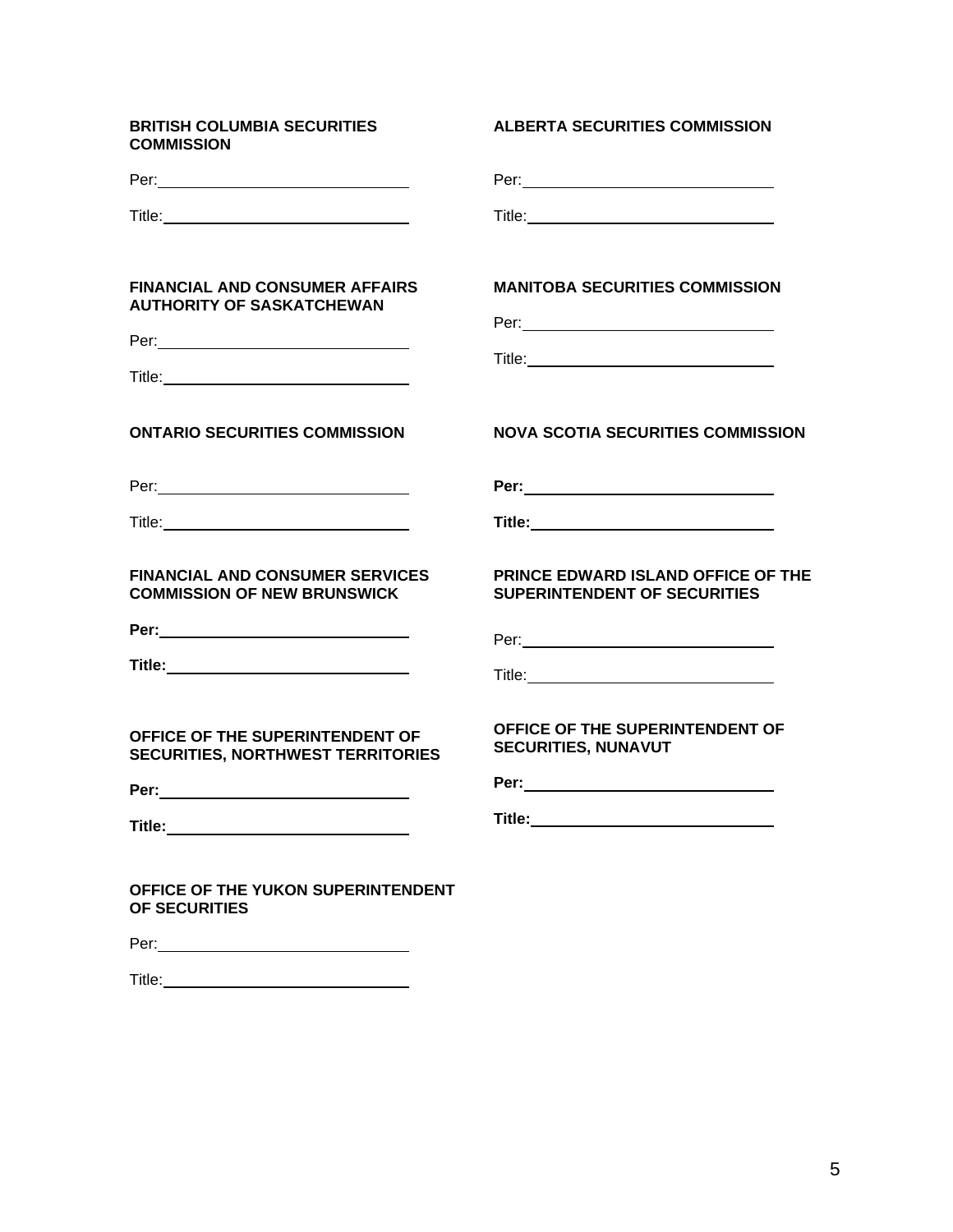# **Appendix A**

### **Oversight Reviews**

The Recognizing Regulators will carry out periodic oversight reviews of the MFDA's offices for the purposes of: (i) evaluating whether selected regulatory processes are effective, efficient, and are applied consistently and fairly; and (ii) assessing compliance with the terms and conditions of recognition.

A Recognizing Regulator may choose to participate in a coordinated review of an MFDA office depending on the functions carried out in that office, or may choose to rely on another Recognizing Regulator for the review of an MFDA office. In cases where a Recognizing Regulator chooses not to review the MFDA office in its jurisdiction, the other Recognizing Regulators may conduct a review of that MFDA office.

Each Recognizing Regulator may also perform an independent review of the MFDA to deal with significant and/or local issues. Any Recognizing Regulator who intends to perform such a review will notify staff of the other Recognizing Regulators prior to conducting such a review.

The Recognizing Regulators who choose to participate in an oversight review are considered to be "Reviewing Regulators" for the purposes of this Appendix A.

The scope of the review will be determined by utilizing a risk-based methodology established and agreed upon by staff of the Reviewing Regulators.

When conducting a coordinated review, the Reviewing Regulators will use best efforts to adhere to the following within any timelines established among themselves:

- 1) The Reviewing Regulators will establish and agree on a work plan for the coordinated review that sets the target completion date for each step, including conducting the review, reviewing draft reports, confirming factual accuracy, translating and publishing the final report, and follow-up plans.
- 2) The coordinated review of the MFDA's offices will be conducted at the same time and, for each MFDA office, a Reviewing Regulator will be designated as the regulator who has overall responsibility for the review of that office.
- 3) The Reviewing Regulators will develop and use a uniform review program and uniform performance benchmarks to conduct the coordinated review and will ensure the review is appropriately staffed in their respective jurisdiction.
- 4) The Principal Regulator will, as needed, arrange for communication among the Reviewing Regulators during the course of a review, to discuss the progress of the work completed and to ensure appropriate consistency in the Reviewing Regulators' approach.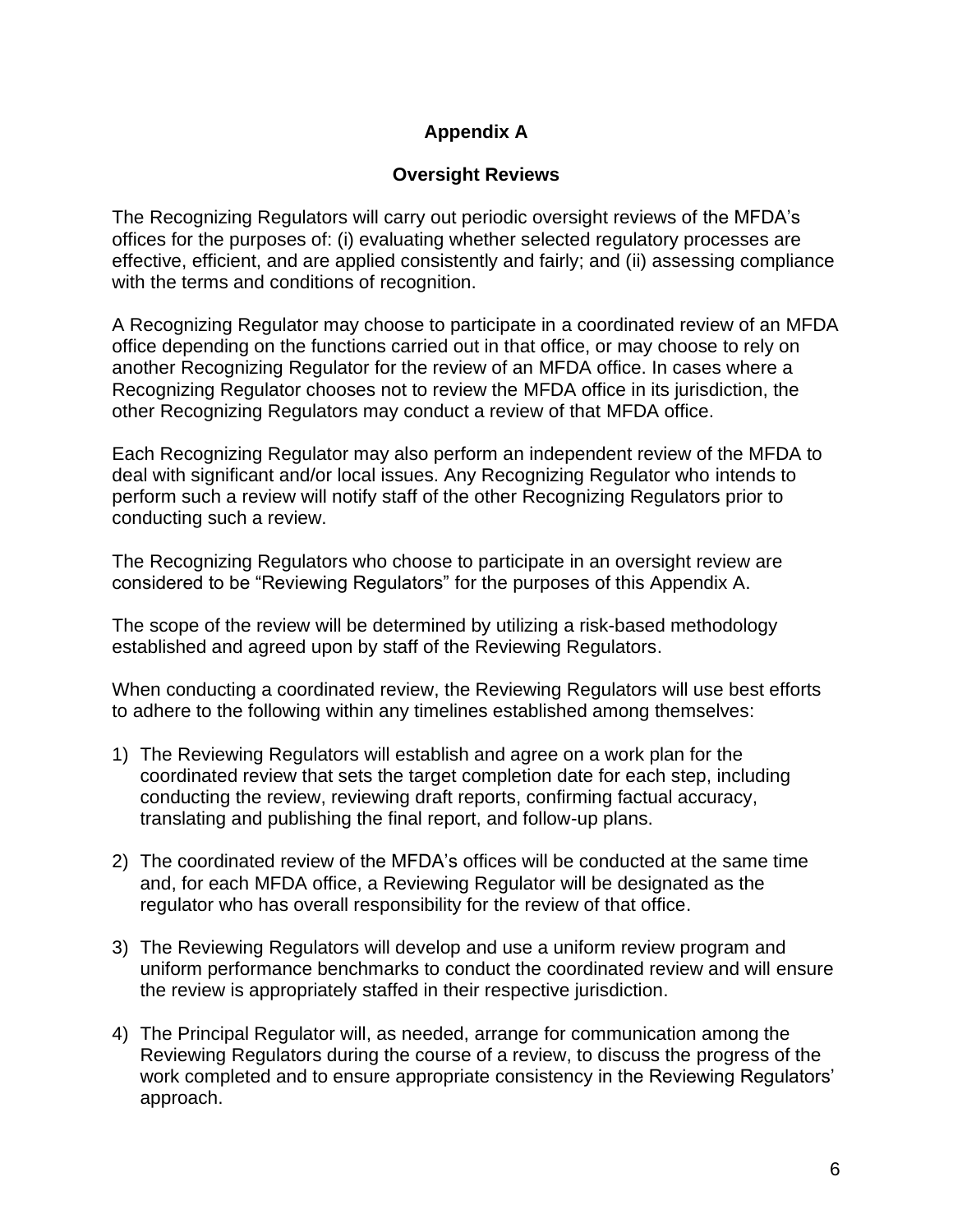- 5) Each Reviewing Regulator will share with all other Reviewing Regulators the results of its review, including draft findings and, upon request, supporting materials.
- 6) Unless otherwise agreed upon, the Principal Regulator will draft a review report and share it among the Reviewing Regulators to ensure it meets all of their expectations and requirements, as applicable. The review report will:
	- a) take into account the draft findings and comments of the Reviewing Regulators, and
	- b) use a common set of criteria to rate the significance and urgency of findings.
- 7) After the Reviewing Regulators are mutually satisfied with the draft review report, the Principal Regulator will forward the draft review report to the MFDA to confirm factual accuracy.
- 8) The MFDA will review the draft review report for factual accuracy and respond to the Reviewing Regulators with comments.
- 9) The Reviewing Regulators will consider the MFDA's comments and revise the review report as necessary.
- 10)The Principal Regulator will send the revised review report to the MFDA for its formal response.
- 11)On receipt of the MFDA's formal response, the Reviewing Regulators will incorporate such formal response and any follow-up plans to the review report as applicable.
- 12)Each Reviewing Regulator will seek the necessary internal approval to publish the final review report, taking into account language translation needs where applicable.
- 13)When each Reviewing Regulator has obtained the necessary internal approvals, the Principal Regulator will, and the other Reviewing Regulators may, publish the final review report.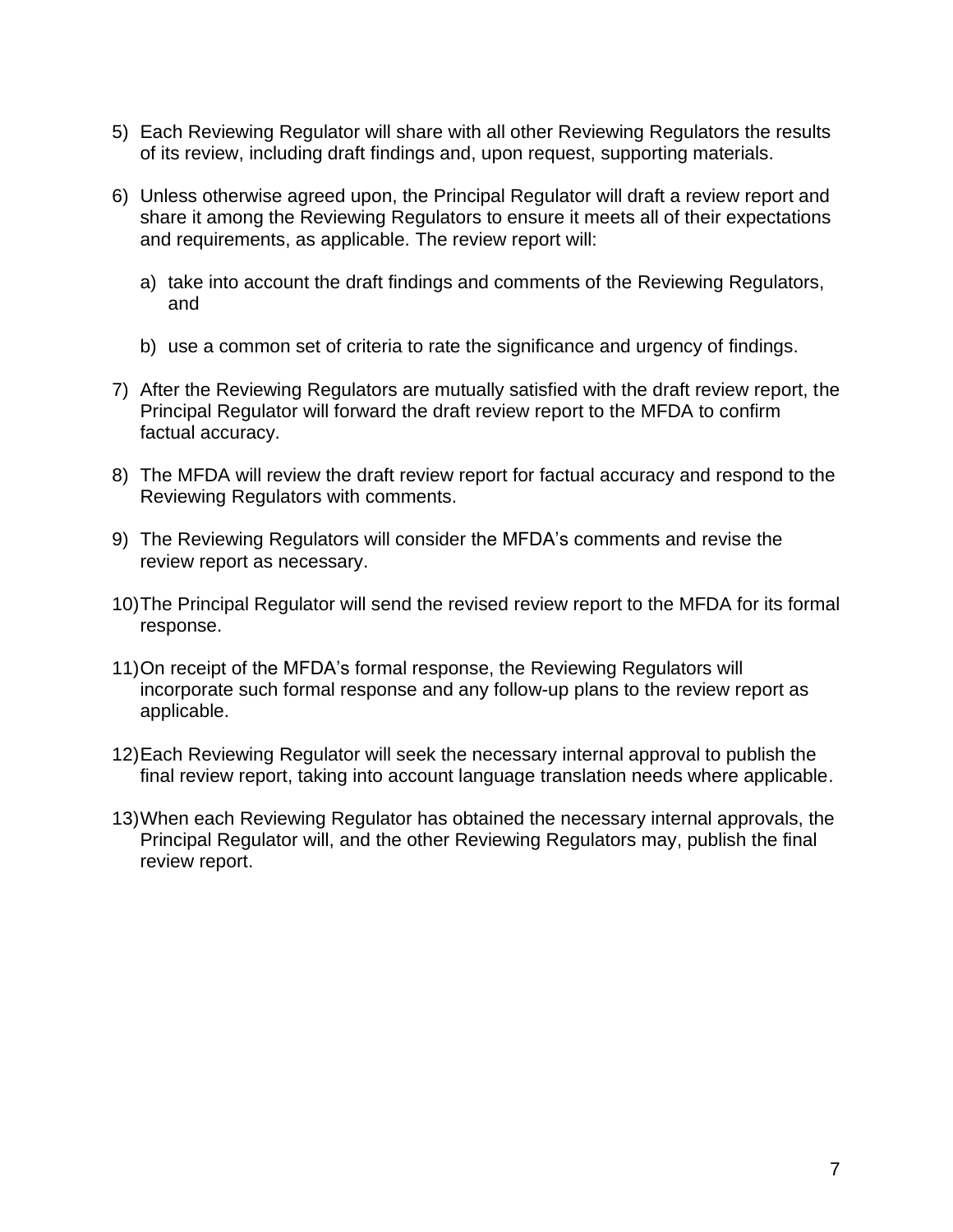# **Appendix B**

### **Joint Rule Review Protocol**

#### **1. Scope and purpose**

The "RRs have entered into this Protocol to establish uniform procedures for their review of and decision-making about Rule Changes proposed by the MFDA.

### **2. Classifying Rule Changes**

- (a) **Classification.** The MFDA will classify each proposed Rule Change as "housekeeping" or "public comment".
- (b) **Housekeeping Rule Changes.** A "housekeeping" Rule Change is a Rule Change that has no material impact on investors, issuers, registrants, the MFDA, the MFDA Investor Protection Corporation (**MFDA IPC**) or the Canadian capital markets generally and that:
	- (i) makes necessary changes of an editorial nature (such as correcting a textual mistake or inaccurate cross-reference, correcting a translation, making a formatting change, or standardization of terminology),
	- (ii) changes the routine internal processes, practices, or administration of the MFDA,
	- (iii) is necessary to conform to applicable securities legislation, statutory or legal requirements, accounting or auditing standards, or to other MFDA Rules (including those that the RRs have approved or non-objected to, but which the MFDA has not yet made effective), or
	- (iv)establishes or changes a due, fee or other charge imposed by the MFDA under a Rule that the RRs have previously approved or nonobjected to.
- (c) **Public comment Rule Changes**. A "public comment" Rule Change is any Rule Change that is not a housekeeping Rule Change.
- (d) **RRs' disagreement with classification**. If staff of an RR thinks the MFDA incorrectly classified a proposed Rule Change as housekeeping, the RRs and the MFDA will use best efforts to adhere to the following:
	- (i) within 5 business days of the date of the MFDA's filing under section 3, staff of the RR who intends to disagree with the classification will advise staff of the other RRs, in writing, that they intend to disagree and provide reasons for its intended disagreement.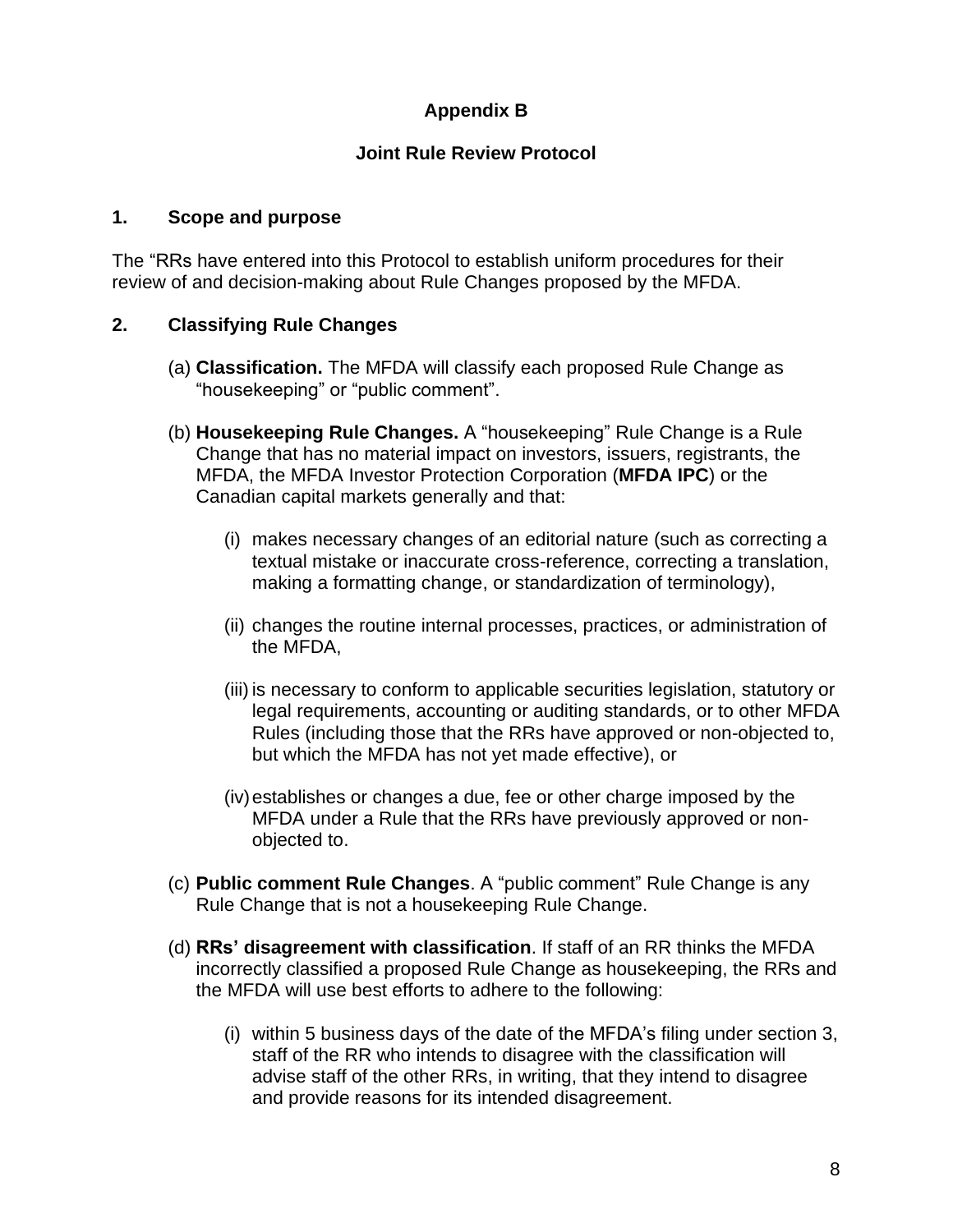- (ii) within 3 business days of receiving or sending a notice of disagreement, staff of the Principal Regulator (**PR**) will discuss the classification, and may arrange a conference call, with staff of the other RRs and, as applicable, the MFDA .
- (iii) if disagreement with the classification still exists after any such discussion, staff of the PR will notify the MFDA of the disagreement, in writing, with a copy to staff of the other RRs within 10 business days of the date of the MFDA's filing.
- (iv)if staff of the PR sends a notice of disagreement to the MFDA under paragraph 2(d)(iii), the MFDA will reclassify the proposed Rule Change as a public comment Rule Change or withdraw the proposed Rule Change by filing a written notice with staff of the RRs indicating that it will be withdrawing the Rule Change.
- (v) if the MFDA does not receive any such notice of disagreement within 10 business days of the date of the MFDA's filing, the MFDA will assume that staff of the RRs agree with the classification.

### **3. Required Filings**

- (a) **Language requirements**. Upon request, the MFDA will file the information required under this section concurrently in both English and French, accompanied with a translation certificate.
- (b) **Filings for housekeeping Rule Changes**. The MFDA will file the following information with staff of the RRs for each proposed housekeeping Rule Change:
	- (i) a cover letter that indicates the classification of the proposed Rule Change and the applicable provisions in subsection 2(b),
	- (ii) the Board resolution, including the date that the proposed Rule Change was approved and a statement that the Board has determined that the proposed Rule Change is in the public interest,
	- (iii) the text of the proposed Rule Change and, where applicable, a blacklined version showing the changes to an existing Rule, and
	- (iv)a notice for publication including:
		- (A) a brief description of the proposed Rule Change,
		- (B) the reasons for the housekeeping classification,
		- (C) the anticipated effective date of the proposed Rule Change,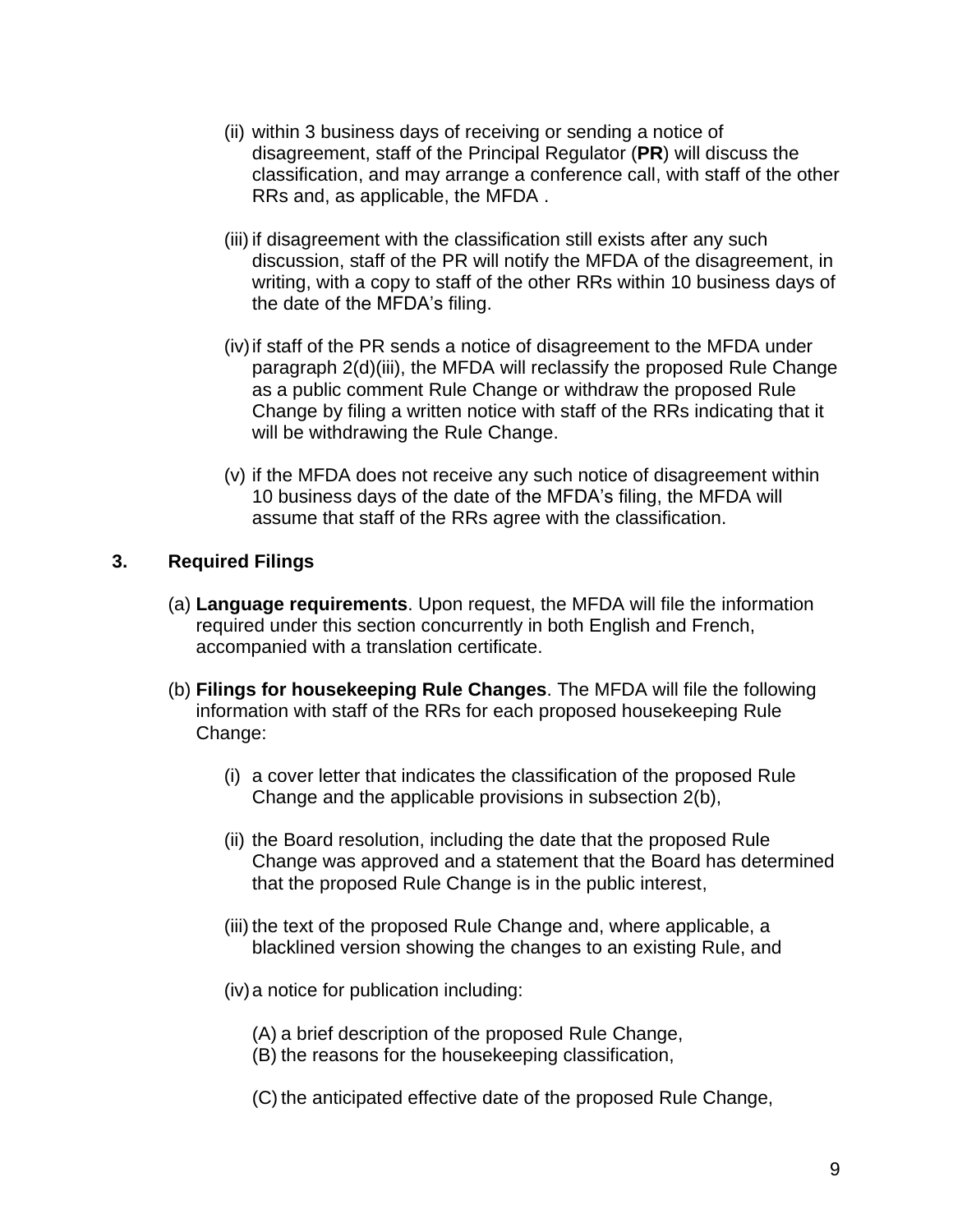- (D) a statement as to whether the proposed Rule Change involves a Rule that the MFDA, its Members or Approved Persons must comply with in order to be exempted from a requirement of securities legislation and any applicable references to such requirement,
- (E) confirmation that the MFDA followed its established internal governance practices in approving the proposed Rule Change and considered the need for consequential amendments, and
- (F) a statement as to whether the proposed Rule Change conflicts with applicable laws or the terms and conditions of the MFDA's recognition.
- (c) **Filings for public comment Rule Changes**. The MFDA will file the following information with staff of the RRs for each proposed public comment Rule Change:
	- (i) a cover letter that indicates the classification of the proposed Rule Change,
	- (ii) the Board resolution, including the date that the proposed Rule Change was approved, and a statement that the Board has determined that the proposed Rule Change is in the public interest,
	- (iii) the text of the proposed Rule Change, and, where applicable, a blacklined version showing the changes to an existing Rule, and
	- (iv)a notice for publication including:
		- (A) Information that must be included:
			- a. a concise statement, together with supporting analysis (including applicable quantitative analysis), of the nature, purpose and effect (including any regional-specific effect) of the proposed Rule Change,
			- b. an explanation as to how the MFDA has taken the public interest into account when developing the Rule Change and the anticipated effects of the proposed Rule Change on investors, issuers, registrants, the MFDA, the MFDA IPC and the Canadian capital markets generally,
			- c. a description of the Rule Change,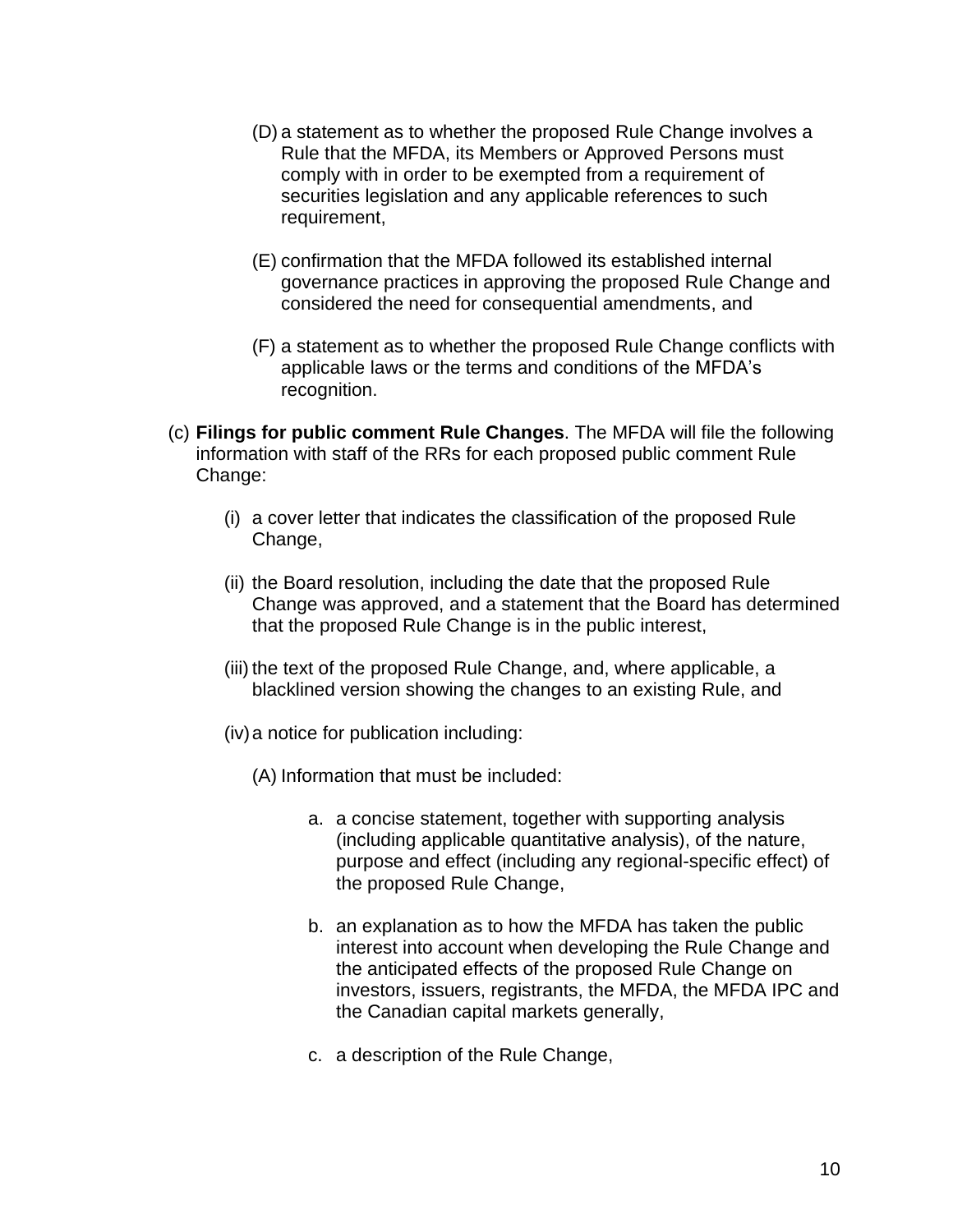- d. a description of the Rule-making process, including the context in which the MFDA developed the proposed Rule Change, the process followed and the consultation process undertaken when developing the Rule Change,
- e. the anticipated effective date of the proposed Rule Change,
- f. a request for public comment together with details on how to submit comments within the comment period deadline, and a statement that the MFDA will publish all comments received during the comment period on its public website,
- g. the items in subparagraphs  $3(b)(iv)(D)$ ,  $(E)$  and  $(F)$ .

(B) Information that must be included, if relevant:

- a. where the proposed Rule Change requires investors, issuers, registrants, the MFDA, or the MFDA IPC to make technological systems changes, a description of the implications of the proposed Rule Change and, where possible, a discussion of material implementation issues and plans,
- b. any issues considered and any alternative approaches considered, including the reasons for rejecting those alternative approaches,
- c. a reference to other jurisdictions including an indication as to whether another regulator in Canada, the United States or another jurisdiction has a comparable requirement or is contemplating making a comparable requirement and, if applicable, a comparison of the proposed Rule Change to the requirement of the other jurisdiction,

#### **4. Review criteria**

Without limiting the discretion of the RRs, the RRs agree that the following are factors that staff of the RRs should consider when reviewing proposed Rule Changes:

- (a) whether the MFDA has provided sufficient analysis of the nature, purpose and effect of a proposed Rule Change,
- (b) whether the proposed Rule Change conflicts with applicable laws or the terms and conditions of the MFDA's recognition, and
- (c) whether a proposed Rule Change is in the public interest.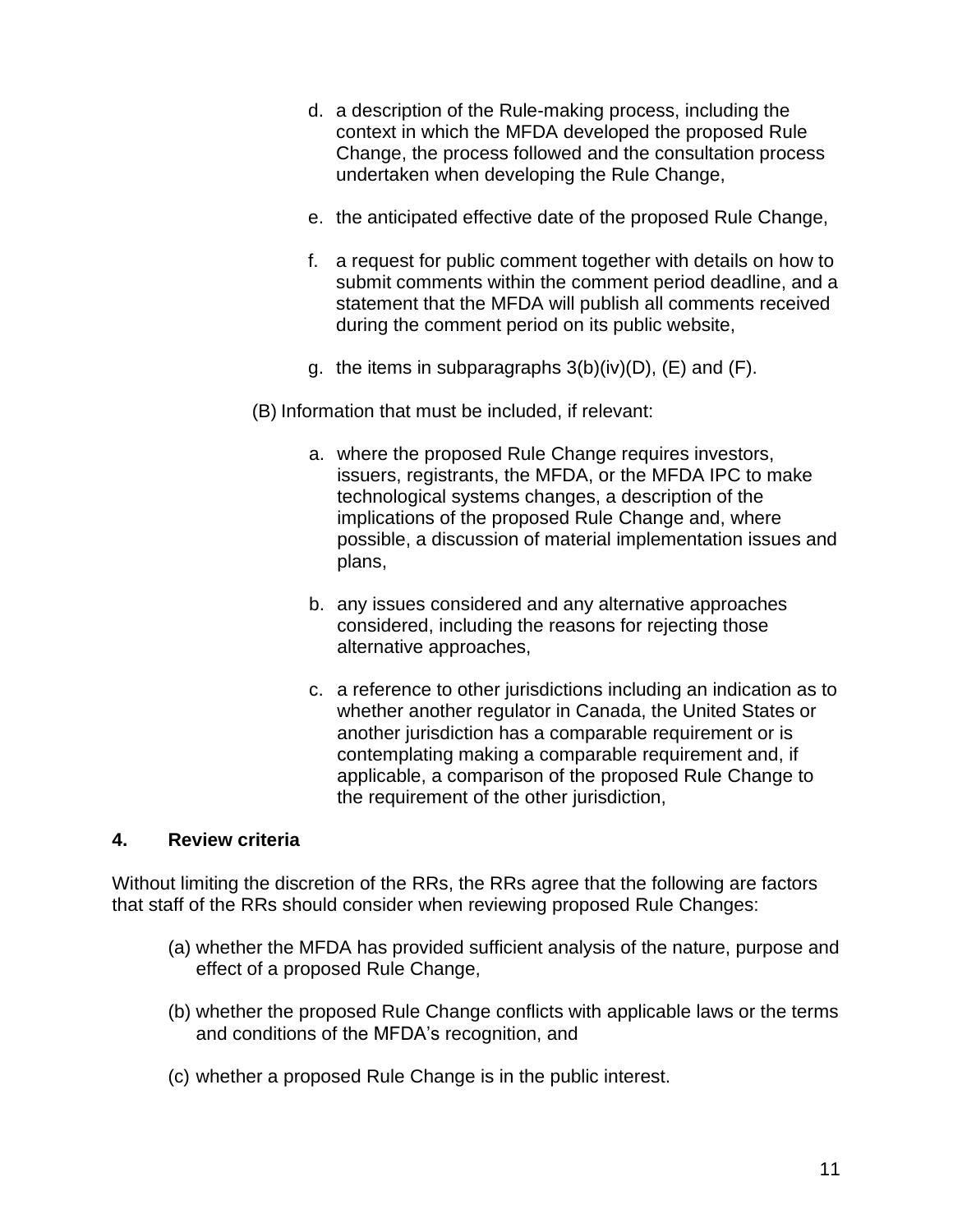#### **5. Review and approval process for housekeeping Rule Changes**

- (a) **Confirming receipt**. Upon receipt of the materials filed under subsection 3(b), staff of the PR will, as soon as practicable, send written confirmation of receipt of the proposed housekeeping Rule Change to the MFDA, with a copy to staff of the other RRs.
- (b) **Approval**. Except where a notice of disagreement has been sent to the MFDA in accordance with paragraph 2(d)(iii), the proposed Rule Change will be deemed approved or non-objected to on the eleventh business day following the date of the MFDA's filing under section 3.

#### **6. Review process for public comment Rule Changes**

- (a) **Confirming receipt**. Upon receipt of the materials filed under subsection 3(c), staff of the PR will, as soon as practicable, send written confirmation of receipt of the proposed public comment Rule Change to the MFDA, with a copy to staff of the other RRs.
- (b) **Publication and public comment period**. As soon as practicable, staff of the PR and the MFDA will, and staff of the other RRs may:
	- (i) coordinate a publication date among themselves, and
	- (ii) publish on their respective public websites or bulletin the materials referred to in paragraphs 3(c)(iii) and (iv) for the comment period recommended by the MFDA, commencing on the date the proposed public comment Rule Change appears on the public website or in the bulletin of the PR.
- (c) **Publishing and responding to public comments**. Within 3 business days of the end of the subsection 6(b) comment period, the MFDA will publish any public comments on its public website, if it has not already done so. The MFDA will also prepare a summary of public comments and responses to those public comments, if any, and send them to staff of the RRs within any timelines established by staff of the RRs.
- (d) **RR review**. After the subsection 6(b) comment period has ended, and, if applicable, the MFDA has provided the summary and responses required by subsection 6(c), staff of the RRs will, in writing, provide any significant comments to staff of the other RRs within any timelines established among themselves.
- (e) **RRs have no comments**. If staff of the PR does not receive or have any significant comments within the period provided for under subsection 6(d), staff of the RRs will be deemed not to have any comments and proceed immediately to the approval or non-objection process in section 8.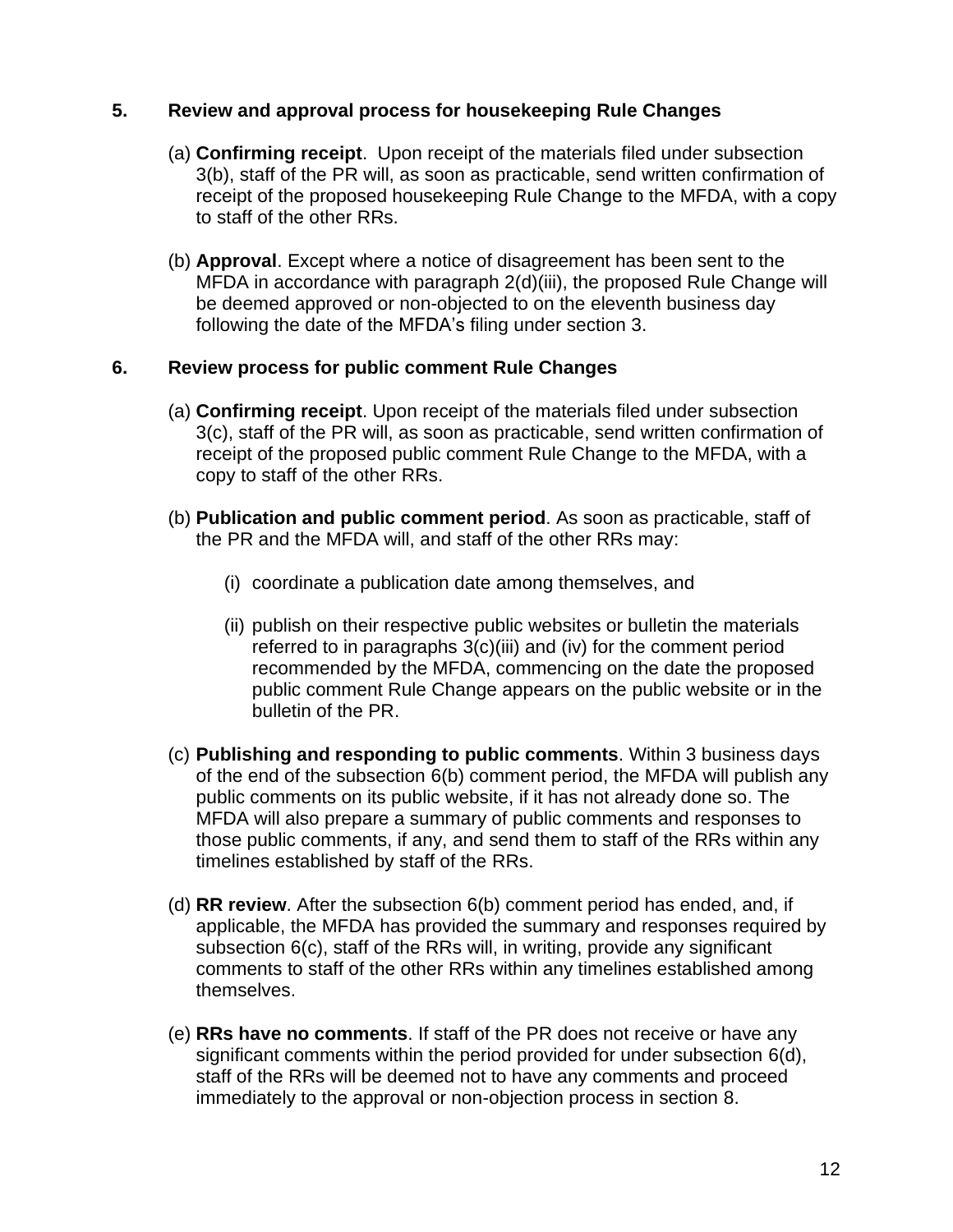- (f) **RRs have comments**. If staff of the PR receives or has significant comments within the period provided for under subsection 6(d), staff of the RRs and, as applicable, the MFDA will use best efforts to adhere to the following process using timelines established among themselves:
	- (i) after the end of the period provided for under subsection 6(d), staff of the PR will prepare and send to staff of the other RRs a draft comment letter that incorporates their own significant comments and the significant comments raised by staff of the other RRs and may, if deemed necessary, identify different views among staff of the RRs,
	- (ii) staff of the RRs will provide any significant comments on the draft comment letter, in writing, to staff of the PR and the other RRs; if staff of the PR does not receive any such comments within the timelines agreed upon, staff of the other RRs will be deemed not to have any comments,
	- (iii) following the other RRs' response (or deemed response), staff of the PR will consolidate all comments received and, when finalized to the satisfaction of staff of the RRs, send the comment letter to the MFDA, with a copy to staff of the other RRs,
	- (iv) the MFDA will respond, in writing, to the comment letter sent by staff of the PR, with a copy to staff of the other RRs,
	- (v) after receiving the MFDA's response, staff of the RRs will provide any significant comments, in writing, to staff of the other RRs; if staff of the PR does not receive or have any such comments within the timelines agreed upon, staff of the RRs will:
		- (A) be deemed not to have any comments, and
		- (B) proceed immediately to the approval or non-objection process in section 8,
	- (vi)staff of the RRs and, as applicable, the MFDA will follow the process in paragraphs 6(f)(i) to (v) when staff of the RRs have significant comments on the MFDA's response to any comment letter,
	- (vii) staff of the PR will attempt to resolve any issues that staff of the RRs have raised on a timely basis and will consult with staff of the other RRs or the MFDA, as needed,
	- (viii) if staff of the RRs disagree about the substantive content of the comment letter in paragraph 6(f)(i) or whether to recommend approval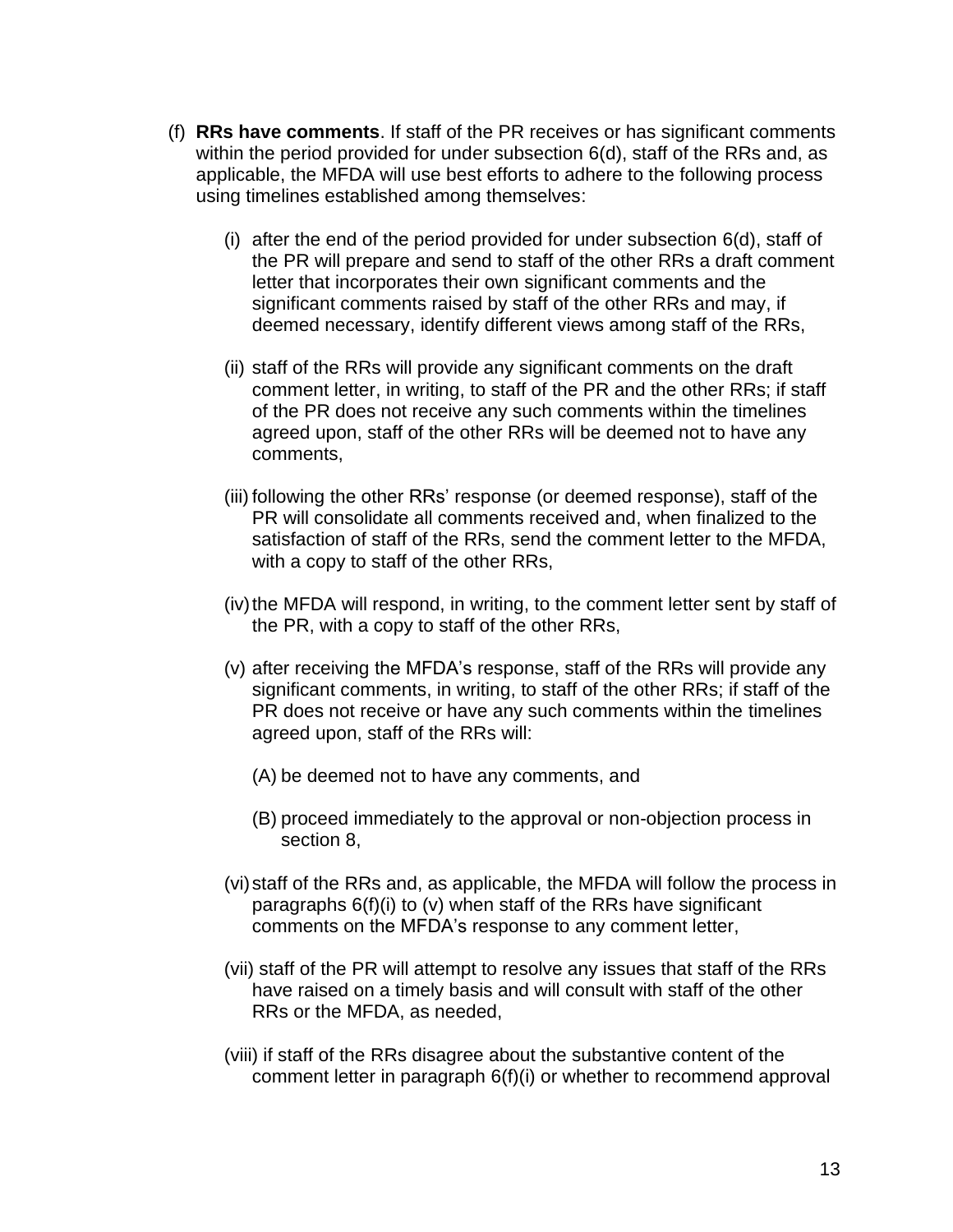of or non-objection to the Rule Change, staff of the PR will invoke section 12, and

(ix)if the MFDA fails to respond to comments of staff of the RRs within 120 days of receipt of the most recent comment letter from staff of the RRs (or such other time agreed upon by staff of the RRs), the MFDA may withdraw the Rule Change in accordance with section 13 or staff of the RRs will, if they agree among themselves to do so in writing, recommend that their respective decision makers object to or not approve the Rule Change.

#### **7. Revising and republishing public comment Rule Changes**

- (a) **Revising Rule Changes**. If, subsequent to its publication for comment, the MFDA revises a public comment Rule Change in a manner that changes the proposed Rule Change's substance or effect in a material way, staff of the PR may, in consultation with the MFDA and staff of the other RRs, require the revised Rule Change to be republished for an additional comment period. Upon republication, the previously published Rule Change will be superseded.
- (b) **Published documents**. If a public comment Rule Change is republished under subsection 7(a), the revised request for comments will include, as applicable, a blacklined version showing the changes to the original published version, the date of Board approval (if different from the original published version), the MFDA's summary of public comments received and responses for the previous request for comments, together with an explanation of the revisions to the Rule Change and the supporting rationale for the revisions.
- (c) **Applicable provisions**. Any republished public comment Rule Change will be subject to all provisions in this Protocol applicable to public comment Rule Changes, except where otherwise provided for in this Protocol.

#### **8. Approval process for public comment Rule Changes**

- (a) **PR seeks approval**. Staff of the PR will use their best efforts to seek approval of or non-objection to the Rule Change within 30 business days of the end of the review process set out in section 6.
- (b) **PR circulates documents**. After the PR makes a decision about a Rule Change, staff of the PR will promptly circulate to staff of the other RRs applicable documentation relating to the PR's decision.
- (c) **Other RRs seek approval**. Staff of the other RRs will use their best efforts to seek approval or non-objection within 30 business days of receipt of applicable documentation from staff of the PR.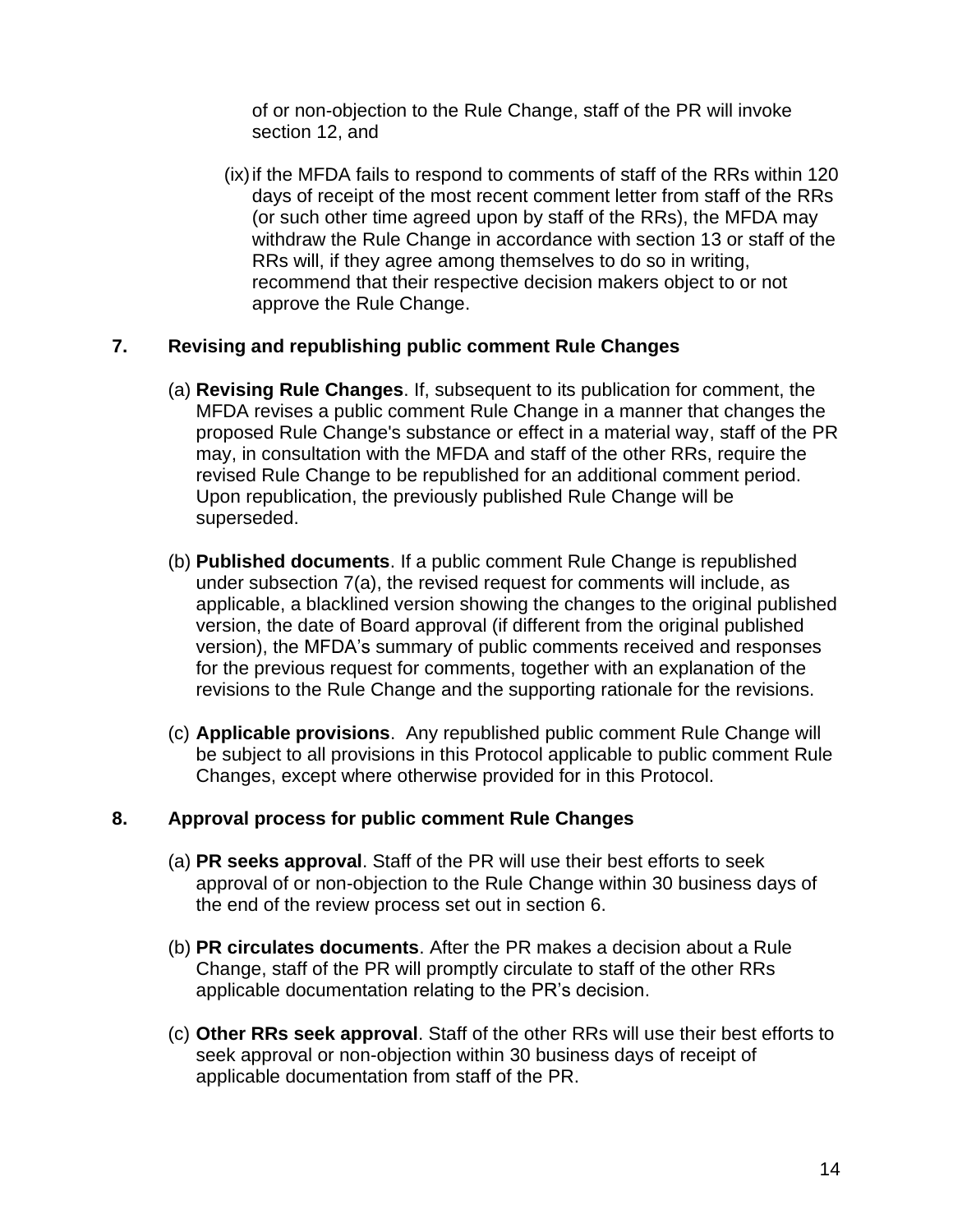- (d) **Other RRs communicate decision to PR**. Staff of each RR will promptly inform staff of the PR in writing after a decision about the Rule Change has been made.
- (e) **PR communicates decision to the MFDA**. Staff of the PR will promptly communicate to the MFDA, in writing, the decision about the Rule Change, including any conditions, upon receipt of notification of the other RRs' decisions.

### **9. Effective date of Rule Changes**

- (a) **Public comment Rule Changes**. Public comment Rule Changes (other than Rule Changes implemented under section 11) will be effective on the later of:
	- (i) the date the PR publishes the notice of approval or non-objection in accordance with subsection 10(a), and
	- (ii) the date designated by the MFDA under subparagraph  $3(c)(iv)(A)$ .
- (b) **Housekeeping Rule Changes**. Housekeeping Rule Changes will be effective on the later of:
	- (i) the date of deemed approval or non-objection in accordance with subsection 5(b), and
	- (ii) the date designated by the MFDA under subparagraph  $3(b)(iv)(C)$ .
- (c) **Failing to make a Rule Change effective within one year**. The MFDA will advise staff of the RRs in writing if it has not made a Rule Change effective within one year of receiving approval or non-objection from the RRs, and will include the following information:
	- (i) the reasons it has not yet made the Rule Change effective,
	- (ii) the MFDA's projected timeline for making the Rule Change effective, and
	- (iii) the impact on the public interest of not making the Rule Change effective within one year.

### **10. Publishing notice of approval**

(a) **Public comment Rule Changes**. For any public comment Rule Change, staff of the PR and the MFDA will both publish a notice of approval of or nonobjection on their respective public websites, together with: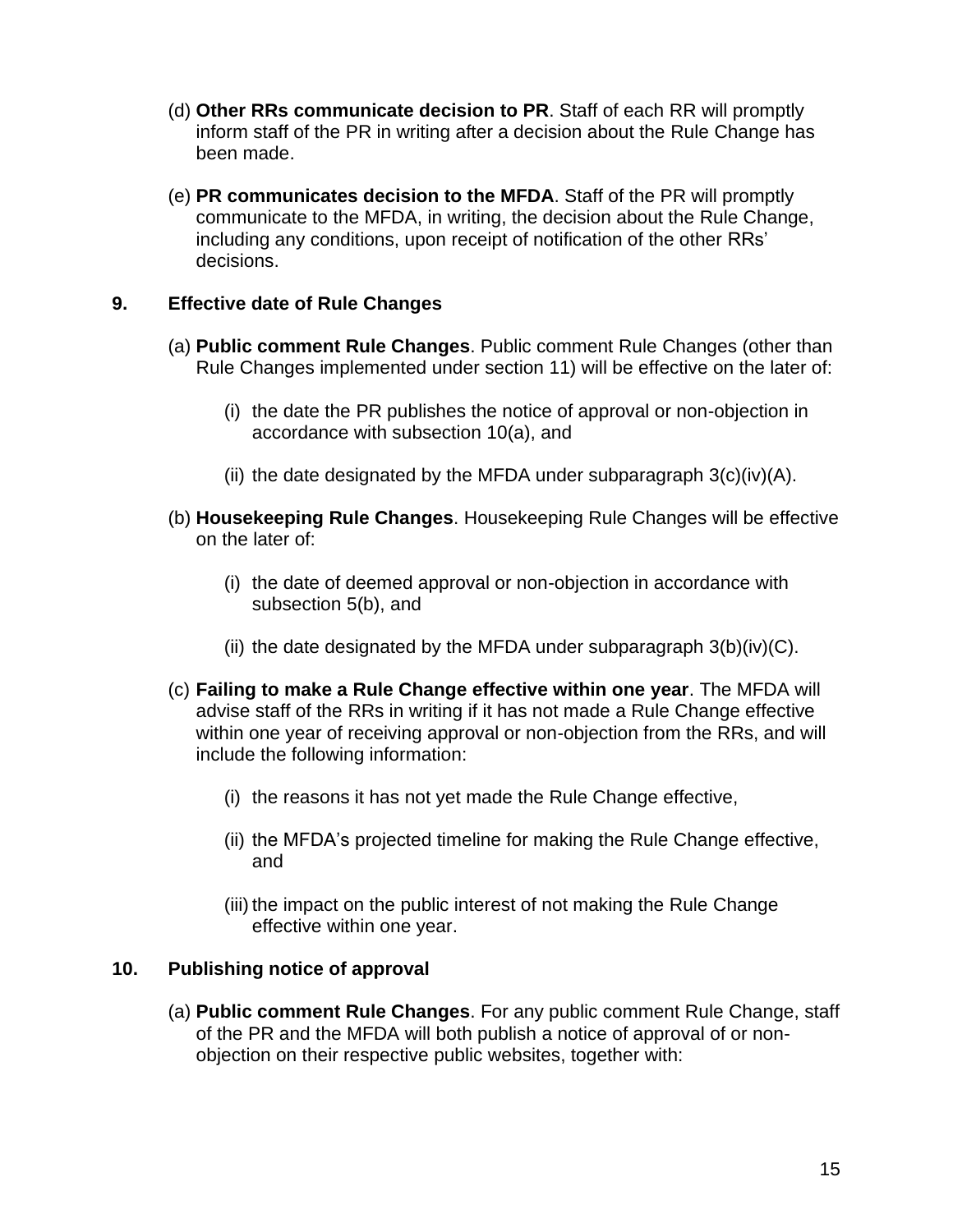- (i) if applicable, the MFDA's summary of comments received and responses,
- (ii) if changes were made to the version published for public comment, a blacklined version of the revised Rule Change compared to the previously published public comment Rule Change, and
- (iii) if requested, a blacklined version to the existing Rule.
- (b) **Housekeeping Rule Changes**. For any housekeeping Rule Change, staff of the PR will prepare a notice of deemed approval or non-objection and both the PR and the MFDA will publish the notice, together with the materials referred to in paragraphs 3(b)(iii) and (iv), on their respective public websites.

#### **11. Immediate implementation**

- (a) **Criteria for immediate implementation**. If the MFDA reasonably thinks there is an urgent need to implement a proposed public comment Rule Change because of a substantial risk of material harm to investors, issuers, registrants, other market participants, the MFDA, the MFDA IPC or the Canadian capital markets generally, the MFDA may make the proposed public comment Rule Change effective immediately, subject to subsection 11(d), and provided that:
	- (i) The MFDA provides staff of each RR with written notice of its intention to rely upon this procedure at least 10 business days before the Board considers the proposed public comment Rule Change for approval, and
	- (ii) The MFDA's written notice in paragraph  $11(a)(i)$  includes:
		- (A) the date on which the MFDA intends the proposed public comment Rule Change to be effective, and
		- (B) an analysis in support of the need for immediate implementation of the proposed public comment Rule Change.
- (b) **Notice of disagreement**. If staff of an RR does not agree that immediate implementation is necessary, staff of the RRs and, as applicable, the MFDA will use best efforts to adhere to the following:
	- (i) Staff of the RR which disagrees with the need for immediate implementation will, within 5 business days after the MFDA provides notice under subsection 11(a), advise staff of the other RRs in writing that they disagree and provide the reasons for their disagreement.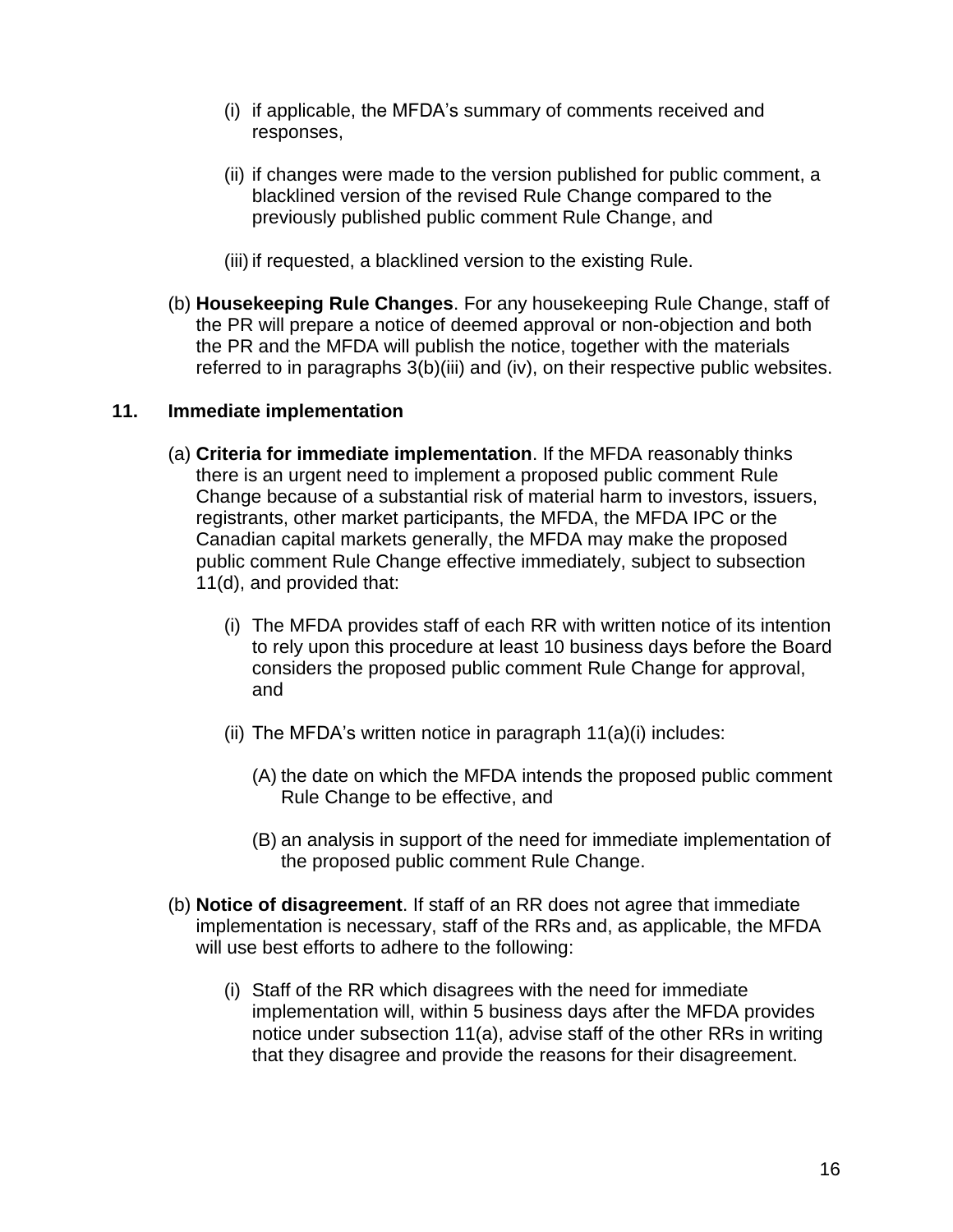- (ii) Staff of the PR will promptly notify the MFDA of the disagreement in writing.
- (iii) Staff of the MFDA and staff of the RRs will discuss and attempt to resolve any concerns raised on a timely basis but, if the concerns are not resolved to the satisfaction of staff of all RRs, the MFDA cannot immediately implement the proposed public comment Rule Change.
- (c) **Notice of no disagreement**. Where there is no notice of disagreement under and within the timelines set out in paragraph 11(b)(i), or where concerns have been resolved under paragraph 11(b)(iii), staff of the PR will immediately provide written notice of no disagreement to the MFDA, with a copy to staff of the other RRs, indicating that it may now seek Board approval to immediately implement the proposed public comment Rule Change.
- (d) **Effective date**. Proposed public comment Rule Changes that the MFDA immediately implements in accordance with section 11 will be effective on the later of the following:
	- (i) the date the Board approves the Rule Change, and
	- (ii) the date designated by the MFDA in its written notice to staff of the RRs.
- (e) **Subsequent review of Rule Change**. A public comment Rule Change that is implemented immediately will subsequently be published, reviewed, and approved or non-objected to in accordance with the applicable provisions of this Protocol.
- (f) **Subsequent disapproval of Rule Change**. If the RRs subsequently object to or do not approve a public comment Rule Change that the MFDA immediately implemented, the MFDA will promptly repeal the public comment Rule Change and inform its Members of the RRs' decision.

### **12. Disagreements**

If any disagreement, either among the RRs or between the RRs and the MFDA, about a matter arising out of or relating to this Protocol cannot be resolved through discussions, staff of the RRs will use best efforts to adhere to the following using timelines established among themselves:

- (a) Staff of the PR will arrange for senior staff of the RRs to discuss the issues and attempt to reach a consensus.
- (b) If, following such discussions, a consensus is not reached, staff of the PR will escalate the disagreement as applicable and, ultimately, to the RRs' Chairs or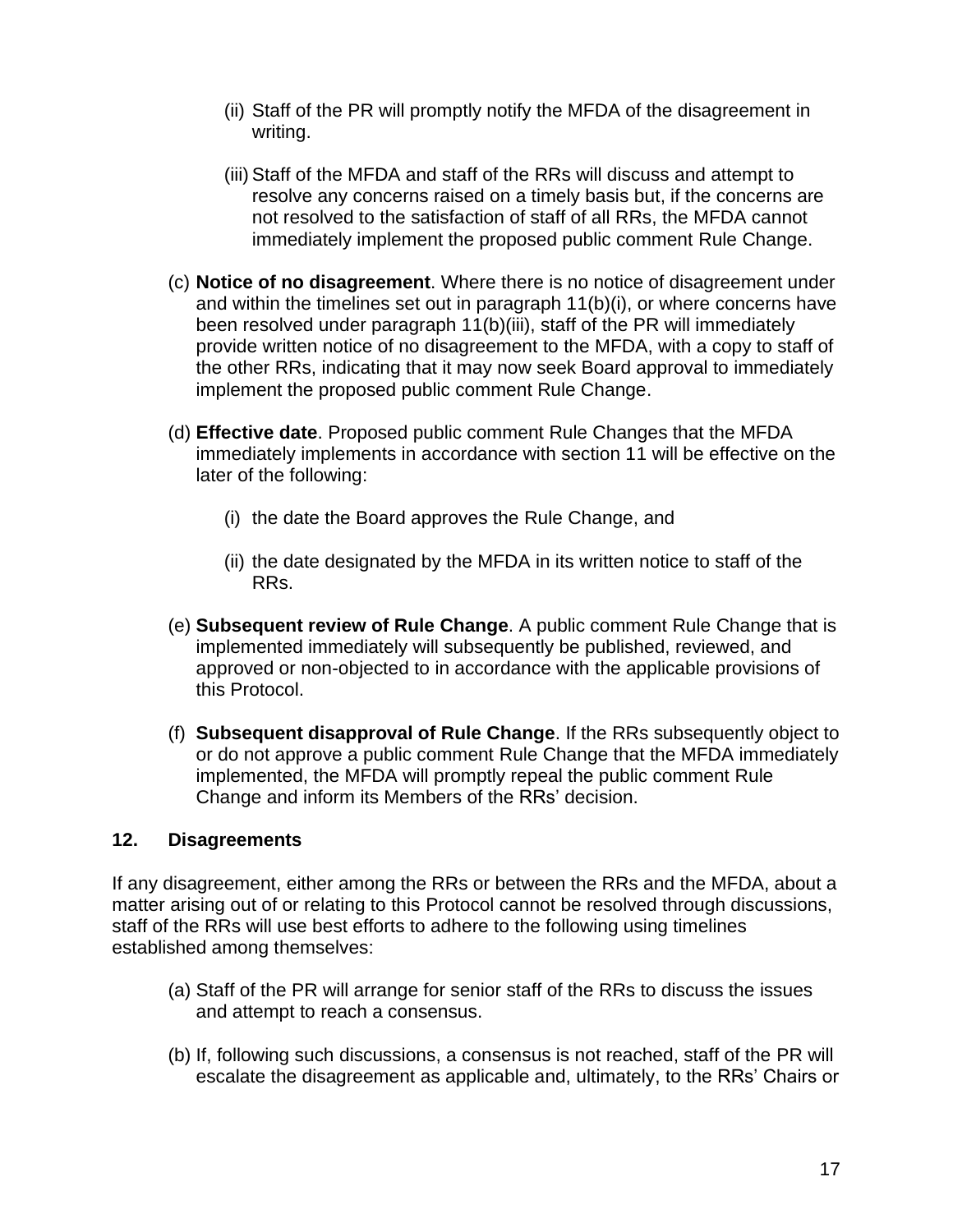other senior executives of the RRs or such other process as agreed to by staff of the RRs.

(c) If, following such escalation, a consensus is not reached, the MFDA may withdraw the Rule Change in accordance with section 13 or staff of the RRs will recommend that their respective decision makers object to or not approve the Rule Change.

### **13. Withdrawing Rule Changes**

- (a) **Filing notice of withdrawal**. If the MFDA withdraws a proposed public comment Rule Change that the RRs have not yet approved or non-objected to, the MFDA will file with staff of the RRs a written notice indicating that it will be withdrawing the Rule Change.
- (b) **Contents of notice of withdrawal**. The written notice in subsection 13(a) must contain:
	- (i) the reason the MFDA submitted the proposed Rule Change,
	- (ii) any date that the Board and, if applicable, Members approved the proposed Rule Change,
	- (iii) any prior publication dates,
	- (iv) the Board resolution supporting the withdrawal of the proposed Rule Change, if applicable,
	- (v) the reasons the MFDA is withdrawing the proposed Rule Change, and
	- (vi) the impact of withdrawing the proposed Rule Change on the public interest.
- (c) **Publishing notice of withdrawal**. Where the proposed Rule Change being withdrawn had previously been published for comment under subsection 6(b), staff of the PR and the MFDA will both publish a notice on their public websites stating that the MFDA will be withdrawing the proposed Rule Change, together with the reasons the MFDA is withdrawing the proposed Rule Change.

### **14. Revoking or rescinding Rule Change approvals**

(a) **Filing notice**. If the MFDA decides not to make effective a proposed Rule Change that the RRs have approved or non-objected to, the MFDA will file with staff of the RRs a written notice indicating that it will not be making the Rule Change effective, which contains the following: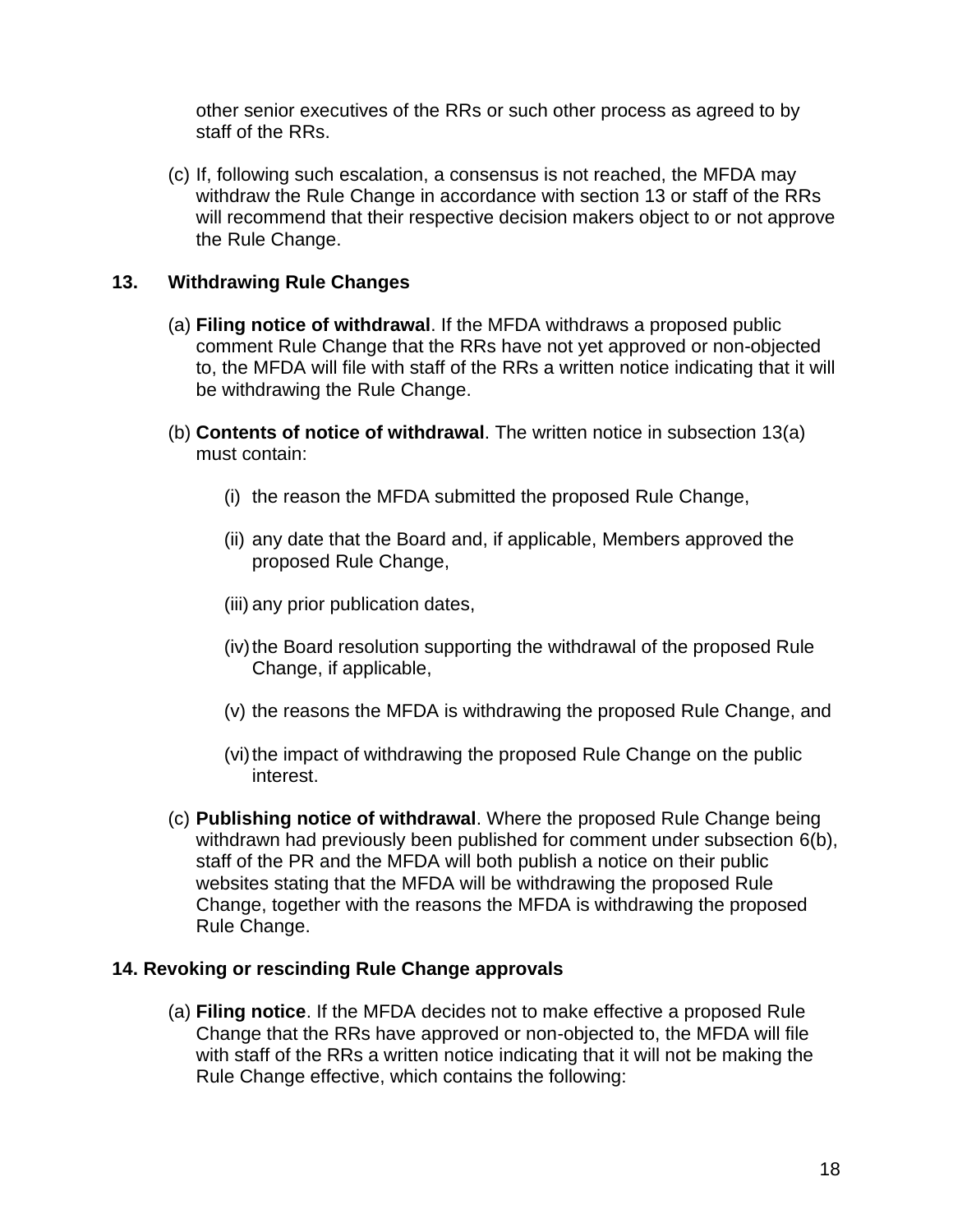- (i) the purpose of the current Rule, if applicable,
- (ii) the reason the MFDA submitted the proposed Rule Change,
- (iii) the dates that the Board, the RRs and, if applicable, Members approved or non-objected to the proposed Rule Change,
- (iv) the reasons for why the MFDA is not making the proposed Rule Change effective, and
- (v) the impact on the public interest of not making the proposed Rule Change effective.
- (b) **Revoking approvals**. Staff of the RRs and staff of the MFDA will follow the steps in subsection 6(f) and sections 8 and 12, as needed and as applicable, when revoking or rescinding their approvals of or non-objections to the MFDA's proposed Rule Change.
- (c) **Publishing notice**. After the RRs have revoked or rescinded their approvals or non-objections under subsection 14(b):
	- (i) the MFDA will publish a notice on its website indicating that it will not be making the proposed Rule Change effective, which includes a brief history of and the reasons for not making the proposed Rule Change effective, and
	- (ii) staff of the PR will prepare and publish a notice of revocation or rescission of the approval or non-objection to the proposed Rule Change, which refers to the MFDA's notice in paragraph 14(c)(i).

#### **15. Reviewing and amending Protocol**

Staff of the RRs will, when they agree it is necessary to do so, conduct a joint review of the operation of this Protocol in order to identify issues relating to:

- (a) the effectiveness of this Protocol,
- (b) the continuing appropriateness of the timelines and other requirements set out in this Protocol, and
- (c) any necessary or desirable amendments to this Protocol.

#### **16. Waiving or varying Appendix B**

(a) **MFDA request**. The MFDA may file a written request with the RRs to waive or vary any part of this Protocol and, in such a case, the RRs will use best